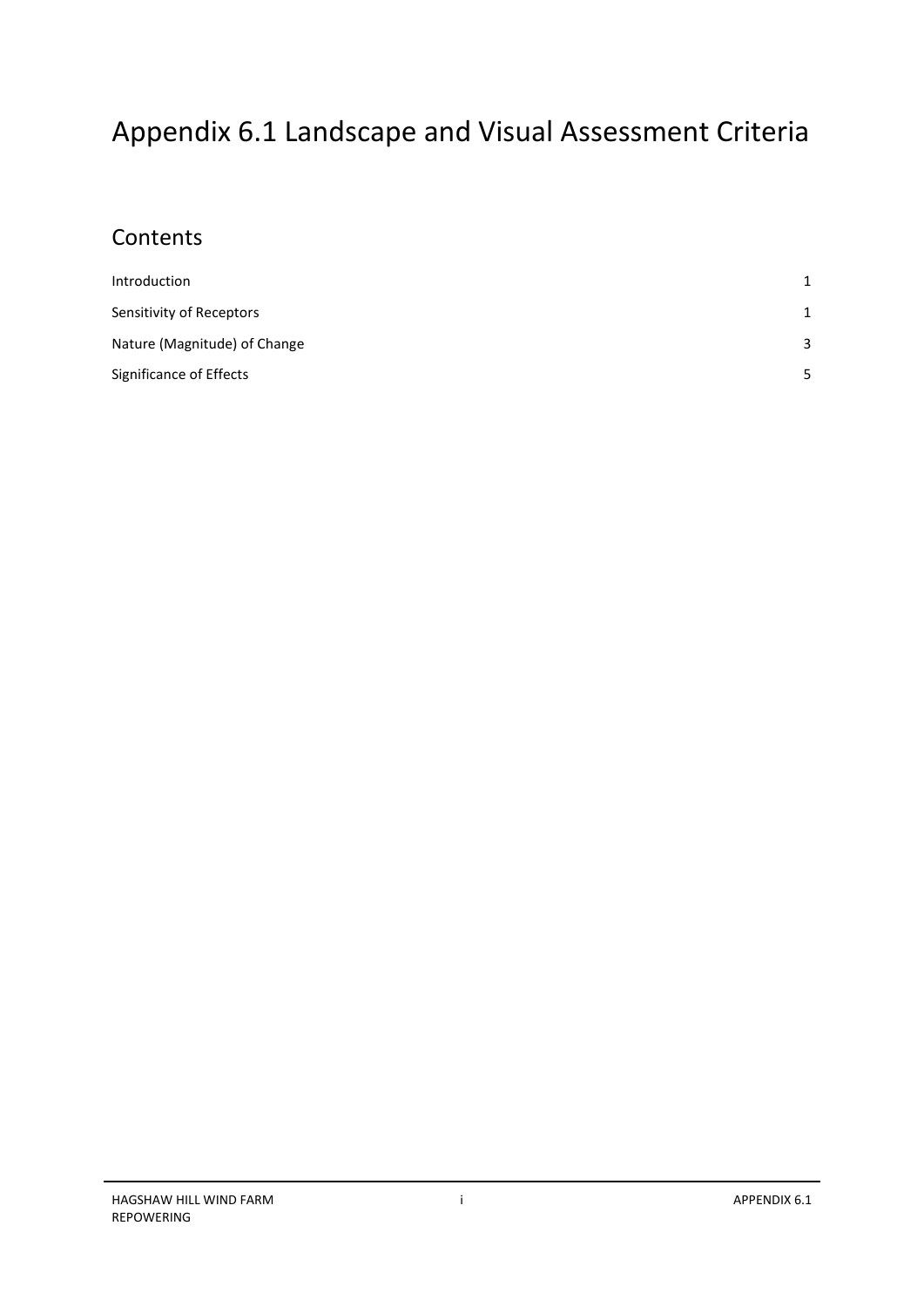This page is intentionally blank.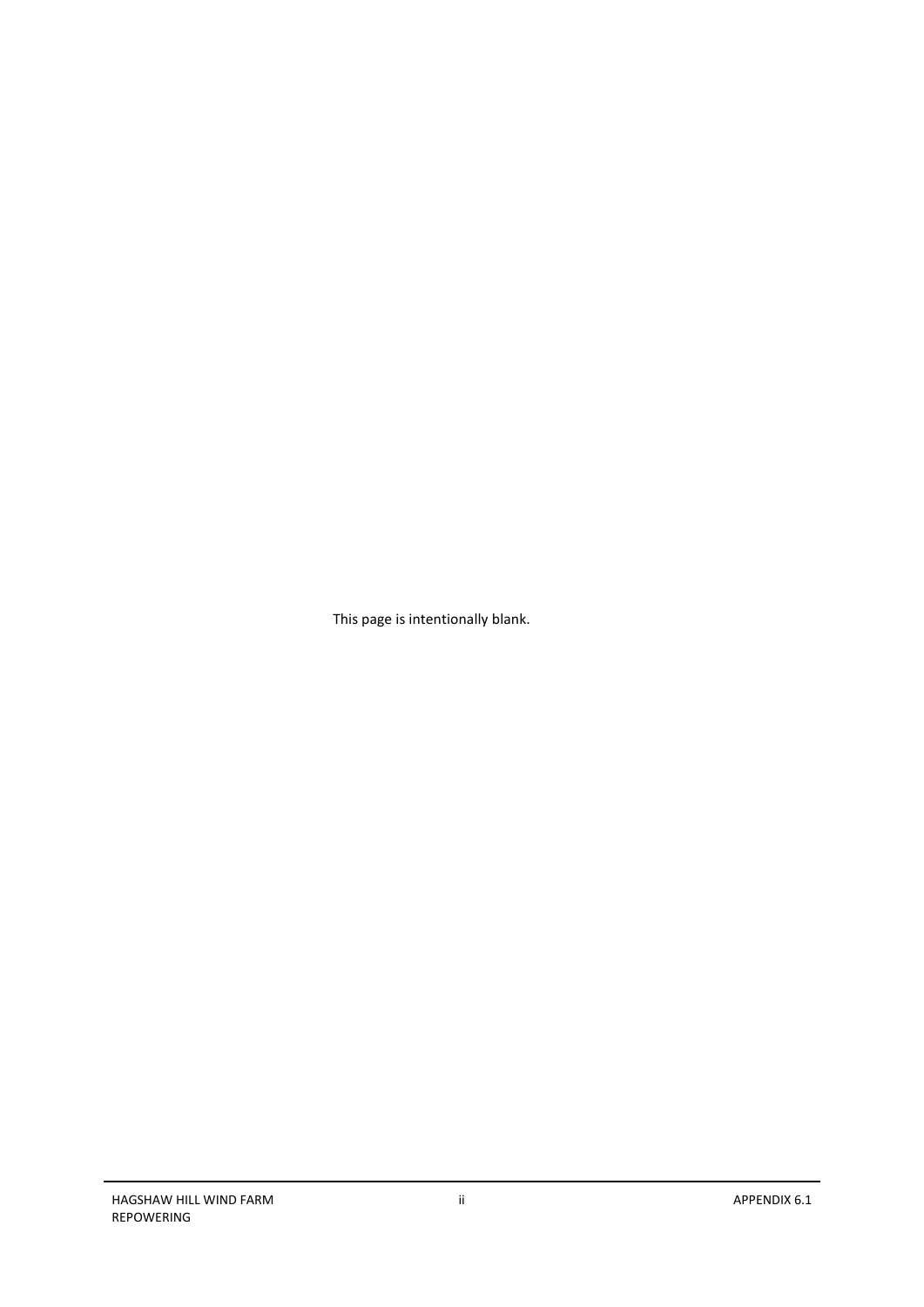# Appendix 6.1 Landscape and Visual Assessment Criteria

### <span id="page-2-0"></span>*Introduction*

This appendix presents the assessment criteria adopted for the assessment of landscape and visual effects arising from the proposed development.

The primary source of best practice for LVIA in the UK is The Guidelines for Landscape and Visual Impact Assessment, 3rd Edition (GLVIA3) (Landscape Institute and the Institute for Environmental Management and Assessment, 2013). The assessment criteria adopted to inform the assessment of effects has been developed in accordance with the principles established in this best practice document. It should however be acknowledged that GLVIA3 establishes guidelines not a specific methodology. The preface to GLVIA3 states:

'This edition concentrates on principles and processes. It does not provide a detailed or formulaic 'recipe' that can be followed in every situation – it remains the responsibility of the professional to ensure that the approach and methodology adopted are appropriate to the task in hand.'

The criteria set out below have therefore been developed specifically for this assessment to ensure that the methodology is appropriate and fit for purpose.

The purpose of an LVIA when undertaken in the context of an Environmental Impact Assessment (EIA) is to identify and describe any likely significant landscape and visual effects arising as a result of the proposals.

An LVIA must consider both:

- effects on the landscape as a resource in its own right (the landscape effects); and
- **EXECTE CONTENSI** effects on specific views and visual amenity more generally (the visual effects).

Therefore, separate criteria are set out below for the assessment of landscape and visual effects.

### <span id="page-2-1"></span>*Sensitivity of Receptors*

### **Nature (sensitivity) of landscape features**

The nature or sensitivity of an individual landscape feature or element reflects its susceptibility to change and the value associated with it. Sensitivity is therefore a function of factors such as the feature's quality, rarity, contribution to landscape character, degree to which the particular element can be replaced and cultural associations or designations that apply. A particular feature may be more 'sensitive' in one location than in another often as a result of local value associated with the feature. Therefore, it is not possible to simply place different types of landscape feature into sensitivity bands. Where individual landscape features are affected, professional judgement is used as far as possible to give an objective evaluation of its sensitivity. Justification is given for this evaluation where necessary.

The nature or sensitivity of individual landscape features has been described as **very high**, **high**, **medium**, **low** or **very low**.

### **Nature (sensitivity) of landscape character**

The nature or sensitivity of landscape character reflects its susceptibility to change and the value associated with it. It is essentially an expression of a landscape's ability to accommodate a particular type of change. It varies depending on the physical and perceptual attributes of the landscape including but not necessarily limited to: scale; degree of openness; landform; existing land cover; landscape pattern and complexity; the extent of human influence in the landscape; the degree of remoteness/wildness; perception of change in the landscape; the importance of landmarks or skylines in the landscape; inter-visibility with and influence on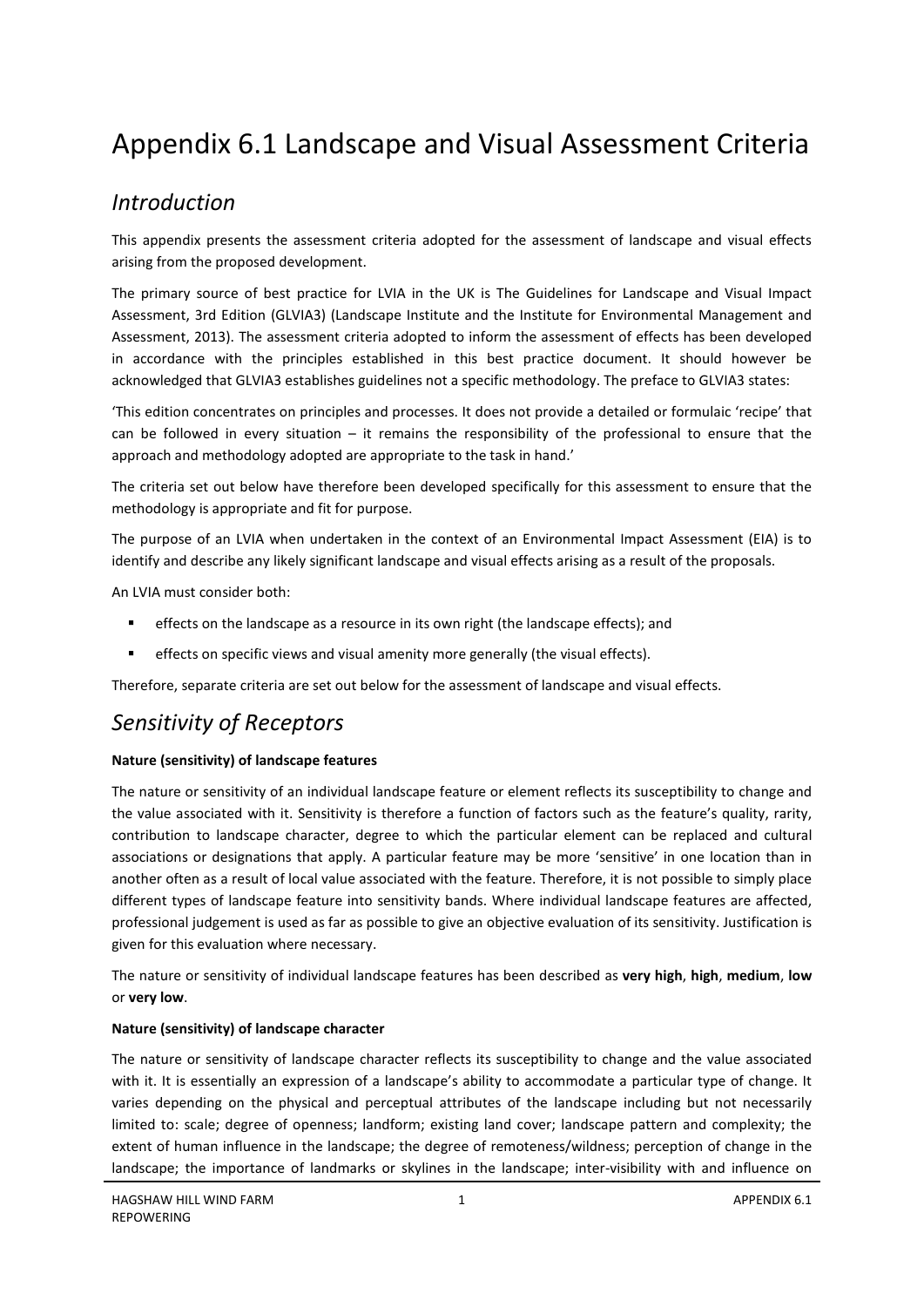surrounding areas; condition; rarity and scenic quality of the landscape, and the value placed on the landscape including any designations that may apply.

In this assessment, the nature or sensitivity of landscape character is considered with reference to a number of local character areas as defined in this LVIA for the purposes of this study. Information regarding the key characteristics of these character areas has been extrapolated from relevant published studies where possible but also informed by project specific field assessment. An assessment of landscape sensitivity to the development proposed has been undertaken employing professional judgement for relevant local landscape character areas.

The nature or sensitivity of landscape character has been described as **very high**, **high**, **medium**, **low** or **very low**.

### **Nature (sensitivity) of visual receptors**

The nature or sensitivity of visual receptor groups reflects their susceptibility to change and the value associated with the specific view in question. Sensitivity varies depending on a number of factors such as the occupation of the viewer, their viewing expectations, duration of view and the angle or direction in which they would see the site. Whilst most views are valued by someone, certain viewpoints are particularly highly valued for either their cultural or historical associations and this can increase the sensitivity of the view. The following criteria are provided for guidance only and are not exclusive:

- **Very Low Sensitivity** People engaged in industrial and commercial activities or military activities.
- **Low Sensitivity** People at their place of work (e.g. offices); shoppers; users of trunk/major roads and passengers on commercial railway lines (except where these form part of a recognised and promoted scenic route).
- **Medium Sensitivity** Users of public rights of way and minor roads which do not appear to be used primarily for recreational activities or the specific enjoyment of the landscape; recreational activities not specifically focused on the landscape (e.g. football); motel users.
- **High Sensitivity** Residents at home; users of long distance or recreational trails and other sign posted walks; users of public rights of way and minor roads which appear to be used for recreational activities or the specific enjoyment of the landscape; users of caravan parks, campsites and 'destination' hotels; tourist attractions with opportunities for views of the landscape (but not specifically focused on a particular vista); slow paced recreational activities which derive part of their pleasure from an appreciation of setting (e.g. bowling, golf); allotments.
- **Very High Sensitivity** People at recognised vantage points (often with interpretation boards), people at tourist attractions with a focus on a specific view, visitors to historic features/estates where the setting is important to an appreciation and understanding of cultural value.

It is important to appreciate that it is the visual receptor (i.e. the person) that has a sensitivity and not a property, public right of way or road. Also, the sensitivity of a receptor group is not influenced by the number of receptors. As an example, although many people may use a motorway, this does not increase the sensitivity of each receptor using it. Likewise, a residential property may only have one person living in it but this does not reduce the sensitivity of that one receptor. Whilst the number of receptors affected at any given location may be a planning consideration, for the purposes of this assessment it does not alter the sensitivity of the receptor group.

Where judgements are made about the sensitivity of assessment viewpoints, the sensitivity rating provided is an evaluation of the sensitivity of the receptor group represented by the viewpoint and not a reflection of the number of people who may experience the view.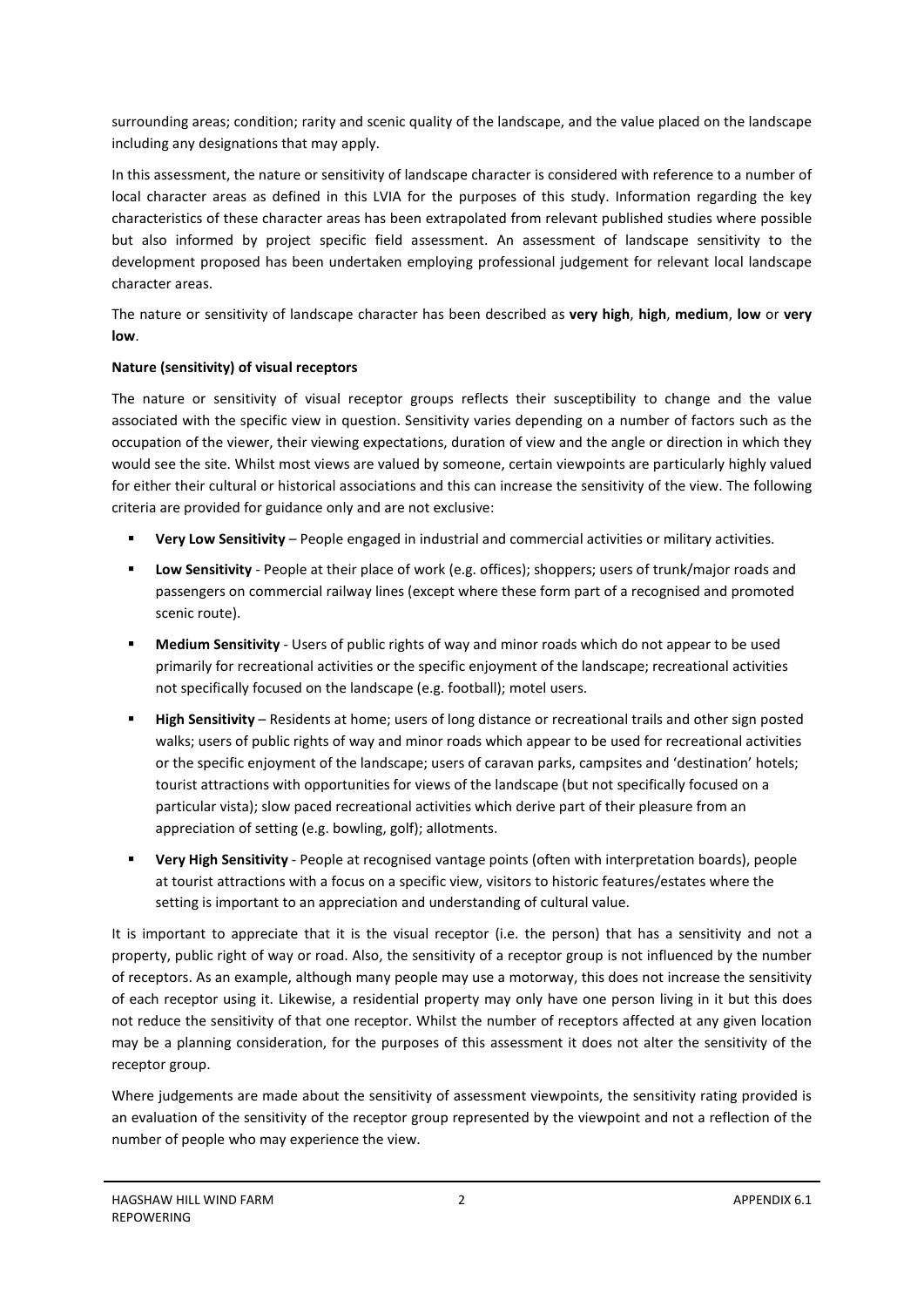For some developments (e.g. wind energy developments) it important not to confuse the concept of visual sensitivity with the perception of the development. For example, it is recognised that some people consider wind turbines to be unattractive, but others enjoy the sight of them.

## <span id="page-4-0"></span>*Nature (Magnitude) of Change*

### **General Note**

The following discussion sets out the approach adopted in this LVIA in relation to a specific issue arising in GLVIA3 which requires a brief explanation.

Prior to the publication of GLVIA3, LVIA practice had evolved over time in tandem with most other environmental disciplines to consider significance principally as a function of two factors, namely: sensitivity of the receptor and magnitude of change (the term 'magnitude' being a word most commonly used in LVIA and most other environmental disciplines to describe the size or scale of an effect).

*Box 3.1* on page 37 of GLVIA3 references a 2011 publication by IEMA entitled '*The State of EIA Practice in the UK*' which reiterates the importance of considering not just the scale or size of the change but other factors which combine to define the 'nature of the change' including factors such as the probability of an impact occurring and the duration, reversibility and spatial extent of the change.

The flow diagram on *page 39* of GLVIA3 now suggests that the magnitude of change is a function of three factors (the size/scale of the change, the duration of the change and the reversibility of the change). This is somewhat problematic in the context of assessing wind energy development.

The Proposed Development is for a time limited period and would be largely reversible at the end of the operational period. This is a material consideration in the planning balance but does not reduce the scale of the impact during the period in which the scheme is operational (ie the 'magnitude' of the change in the traditional and commonly understood sense of the word). In this regard, it would be incorrect to report a lesser magnitude of change to the landscape or view as a result of the time limited period of the effect or the relative reversibility of the effect.

The approach taken in this LVIA is therefore to consider magnitude of change solely as the scale or size of the impact in the traditional sense of the term 'magnitude'. Having identified the magnitude of change as defined above, the LVIA also describes the duration and reversibility of the identified impact before drawing a conclusion on significance.

In the context of the above discussion the following criteria have been adopted to describe the magnitude of change.

### **Nature (Magnitude) of Change on Landscape Features**

Professional judgement has been used as appropriate to determine the magnitude of direct physical change on individual existing landscape features using the following criteria as guidance only:

- **Very Low Magnitude of Change** No loss or alteration to existing landscape features;
- **Low Magnitude of Change** Minor loss or alteration to part of an existing landscape feature;
- **Medium Magnitude of Change** Some loss or alteration to part of an existing landscape feature; and
- **High Magnitude of Change** Major loss or major alteration to an existing landscape feature.
- **Very High Magnitude of Change** Total loss or alteration to an existing landscape feature.

### **Nature (Magnitude) of Change on Landscape Character**

The magnitude of change on landscape character is influenced by a number of factors including: the extent to which existing landscape features are lost or altered, the introduction of new features and the resulting alteration to the physical and perceptual characteristics of the landscape. Professional judgement has been used as appropriate to determine the magnitude using the following criteria as guidance only. In doing so, it is recognised that usually the landscape components in the immediate surroundings have a stronger influence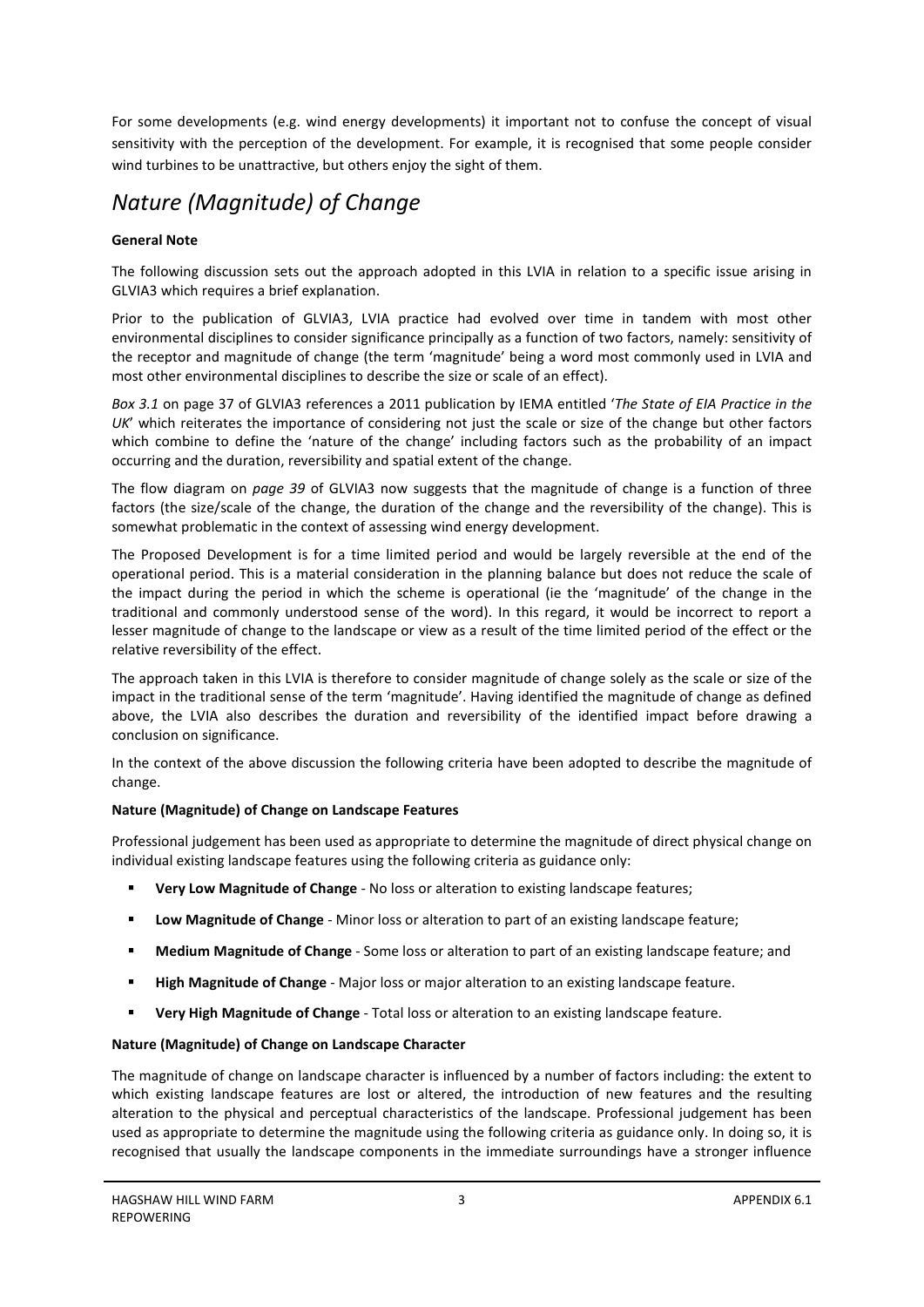on the sense of landscape character than distant features whilst acknowledging the fact that more distant features can have an influence on landscape character as well.

- **Very Low Magnitude of Change** No notable loss or alteration to existing landscape features; no notable introduction of new features into the landscape; and negligible change to the key physical and/or perceptual attributes of the landscape.
- **Low Magnitude of Change** Minor loss or alteration to existing landscape features; introduction of minor new features into the landscape; or minor alteration to the key physical and/or perceptual attributes of the landscape.
- **Medium Magnitude of Change** Some notable loss or alteration to existing landscape features; introduction of some notable new features into the landscape; or some notable change to the key physical and/or perceptual attributes of the landscape.
- **High Magnitude of Change** A major loss or alteration to existing landscape features; introduction of major new features into the landscape; or a major change to the key physical and/or perceptual attributes of the landscape.
- **Very High Magnitude of Change** Total loss or alteration to existing landscape features; introduction of dominant new features into the landscape; a very major change to the key physical and/or perceptual attributes of the landscape.

### **Nature (Magnitude) of Change on Views and Visual Amenity**

Visual effects are caused by the introduction of new elements into the views of a landscape or the removal of elements from the existing view.

Professional judgement, has been used to determine the magnitude of impacts using the following criteria as guidance only:

- **Very Low Magnitude of Change** No change or negligible change in views;
- **Low Magnitude of Change** Some change in the view that is not prominent but visible to some visual receptors;
- **Medium Magnitude of Change** Some change in the view that is clearly notable in the view and forms an easily identifiable component in the view;
- **High Magnitude of Change** A major change in the view that is highly prominent and has a strong influence on the overall view.
- **Very High Magnitude of Change** A change in the view that has a dominating or overbearing influence on the overall view.

Using this set of criteria, determining levels of magnitude is primarily dependant on how prominent the Proposed Development would be in the landscape, and what may be judged to flow from that prominence or otherwise.

For clarification, the use of the term 'prominent' relates to how noticeable the features of the Proposed Development would be. This is affected by how close the viewpoint is to the Proposed Development but not entirely dependent on this factor. Other modifying factors include: the focus of the view, visual screening and the nature and scale of other landscape features within the view. Rather than specifying crude bands of distance at which the turbines will be dominant, prominent or incidental to the view etc., the prominence of the turbines in each view is described in detail for each viewpoint taking all the relevant variables into consideration.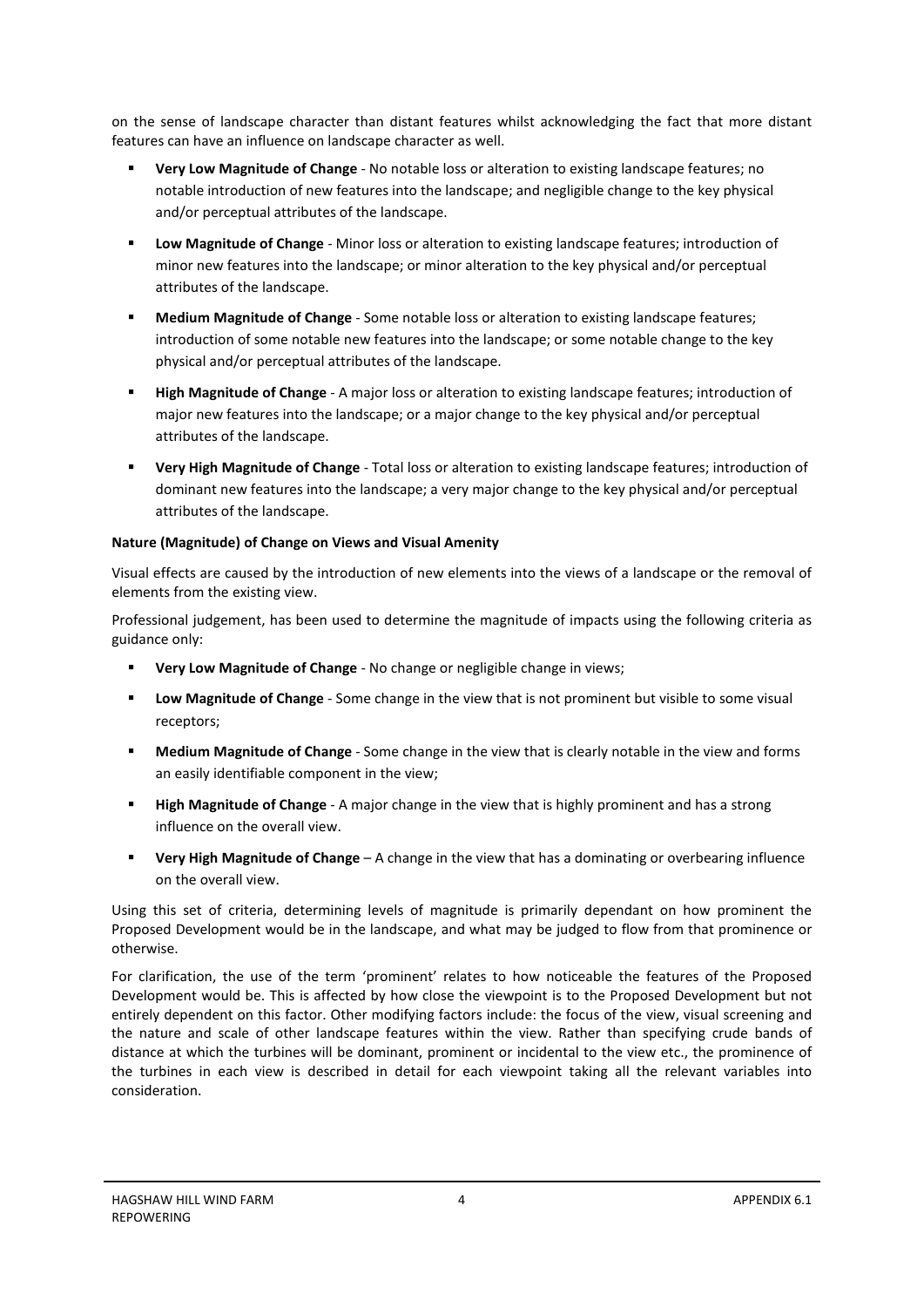#### **Duration of Change**

For the purposes of this assessment, the temporal nature of each impact with is described as follows:

- **Long Term over 5 years**
- Medium Term between 1 and 5 years
- Short Term under 1 year

#### **Reversibility of Change**

The LVIA also describes the reversibility of each identified impact using the following terms:

- Permanent impact is non reversible
- Non-permanent impact is reversible

### <span id="page-6-0"></span>*Significance of Effects*

The purpose of an LVIA when produced in the context of an EIA is to identify and describe any significant effects on landscape and visual amenity arising from the proposed development.

*The Electricity Works (Environmental Impact Assessment) (Scotland) Regulations 2017* do not define a threshold at which an effect may be determined to be significant. In certain other environmental disciplines there are regulatory thresholds or quantitative standards which help to determine the threshold of what constitutes a significant effect. However in LVIA, any judgement about what constitutes a significant effect is ostensibly a subjective opinion expressed as in this case by a competent and appropriately qualified professional assessor.

The level (relative significance) of landscape and visual effects is determined by combining judgements regarding the sensitivity of the landscape or view, magnitude of change, duration of effect and the reversibility of the effect. In determining the level of residual effects, all mitigation measures are taken into account.

The relative level of effect is described as **major**, **major/moderate**, **moderate**, **moderate/minor**, **minor** or **minor/no effect**. No effect may also be recorded as appropriate where the effect is so negligible it is not even noteworthy.

Those effects described as **major**, **major/moderate** and in some cases **moderate** may be regarded as significant effects as required by the EIA Regulations.